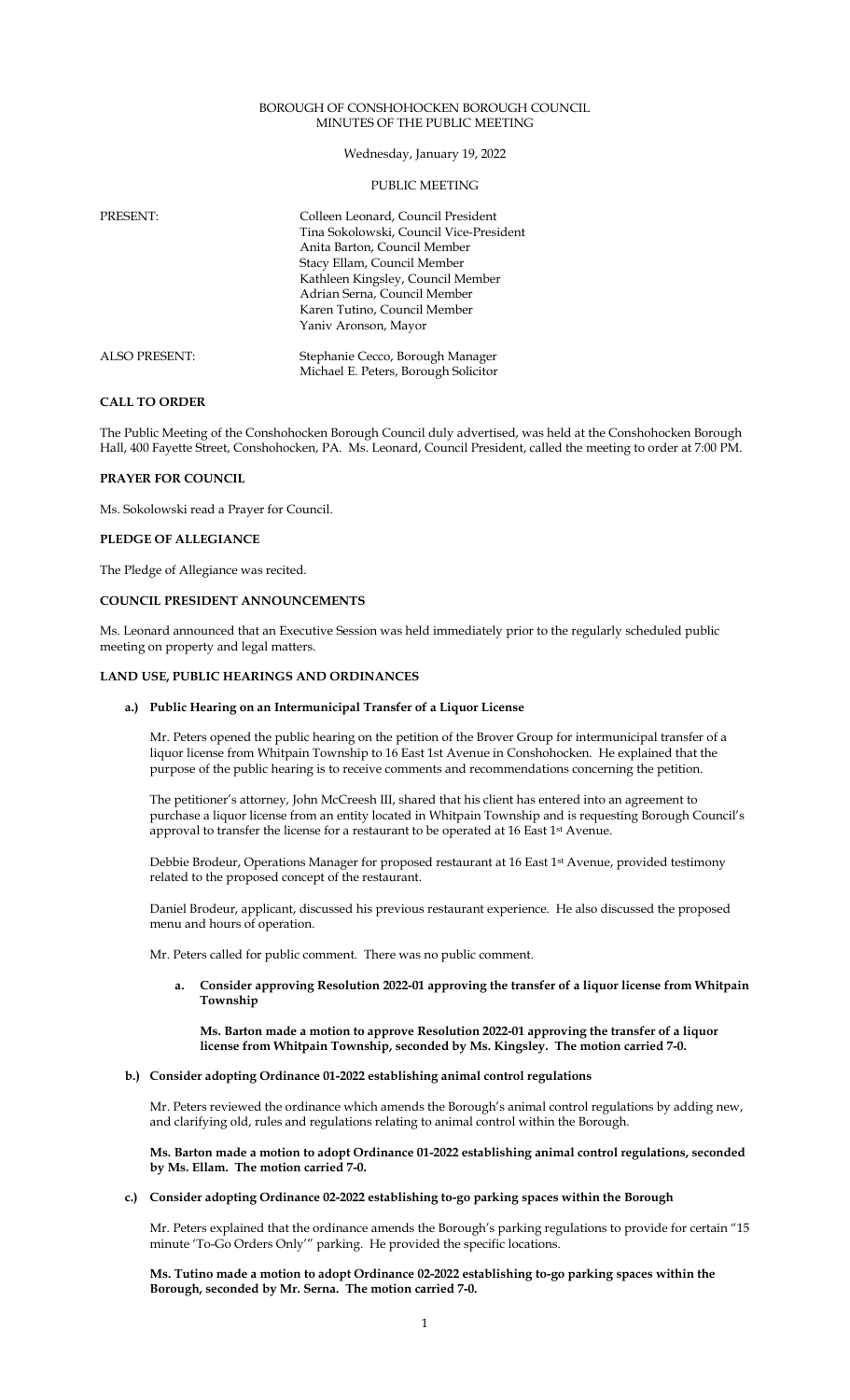## **d.) Consider adopting Ordinance 03-2022 clarifying fire services personnel**

Mr. Peters reviewed the ordinance which clarifies the organizational structure of the Borough's fire department, including the chain of command.

**Mr. Serna made a motion to adopt Ordinance 03-2022 clarifying fire services personnel, seconded by Ms. Tutino. The motion carried 7-0.** 

#### **e.) Consider adopting Ordinance 04-2022 amending collection practices for solid waste and recycling**

Mr. Peters reviewed the ordinance which amends the Borough's solid waste and recycling regulations as necessary to reflect the Borough's current solid waste and recycling practices.

**Ms. Tutino made a motion to adopt Ordinance 04-2022 amending collection practices for solid waste and recycling, seconded by Ms. Kingsley. The motion carried 7-0.** 

## **PRESENTATIONS**

#### **a.) Swearing-in of the Animal Control Officers, Battalion Chief, and a Fire Police Officer**

Mayor Aronson swore in Tracy Daywalt, Jon Daywalt and Ann Margaret Daywalt as Animal Control Officers, Stephen Young as Battalion Chief and Michael Morrison as a Fire Police Officer.

## **b.) Presentation on the DCNR grant application for the Sutcliffe Park Walking Trail Replacement Project**

Ms. Leonard introduced Chris Stetler, Community Development and Grant Coordinator, and Lauren Irizarry, Director of Recreation, who were present to discuss a grant application to the PA Department of Conservation and Natural Resources (DCNR). Ms. Irizarry explained that the Borough proposes to prepare a grant application to the DCNR for funds to replace the walking trail at Sutcliffe Park. She discussed the history of the trail and its current usage and condition. Ms. Stetler reviewed the application requirements, submission deadline, and timeline of approvals for the grant. She explained that an essential component of the application is community input on the project. She asked for comments from Council on the replacement of the trail.

Ms. Tutino recommended installing signage.

Ms. Leonard inquired about widening the trail and materials used to reconstruct the trail. Ms. Stetler discussed the feasibility of widening the trail and recommended materials.

Ms. Sokolowski asked how public input of the application will be gathered. Ms. Irizarry explained that a survey will be posted on the Borough's website and feedback from the Friends of Conshohocken Parks will be requested.

Ms. Ellam recommended rerouting the trail around the baseball fields.

Mr. Serna recommended installing surface markings along a trail can help ensure the safety of trail users.

Ms. Stetler requested public comment. There were no comments from the public.

#### **CONSENT AGENDA**

Ms. Leonard read and reviewed the items included on the consent agenda.

- **a.) Approve and adopt the December 1 and December 20 Regular Meeting Minutes**
- **b.) Approve the December-ending Treasurer's Report and Accounts Payable in the amount of \$909,599.15**

**Ms. Barton made a motion to approve and adopt the December 1 and December 20 Regular Meeting Minutes, second by Ms. Ellam. The motion carried 7-0.**

**Ms. Sokolowski a motion to approve the December-ending Treasurer's Report and Accounts Payable in the amount of \$909,599.15, seconded by Ms. Kingsley. The motion carried 7-0.**

### **NEW BUSINESS**

**a.) Consider authorizing the Montgomery County Saint Patrick's Parade Committee to hold the 2022 annual St. Patrick's Day Parade in Conshohocken** 

Ms. Cecco shared that the Montgomery County Saint Patrick's Parade Committee is requesting to hold the 2022 annual Saint Patrick's Day Parade in Conshohocken on Fayette Street on Saturday, March 12, 2022 with a rain date of March 26, 2022. She mentioned that Administration and the Committee are working together to establish and implement an operational plan for the event.

**Ms. Tutino made a motion to authorize the Montgomery County Saint Patrick's Parade Committee to hold the 2022 annual St. Patrick's Day Parade in Conshohocken on March 12, 2022, seconded by Ms. Barton. A roll call vote was taken. (Yes: Tutino, Serna, Kingsley, Barton, Ellam, Sokolowski, Leonard). The motion carried 7-0.**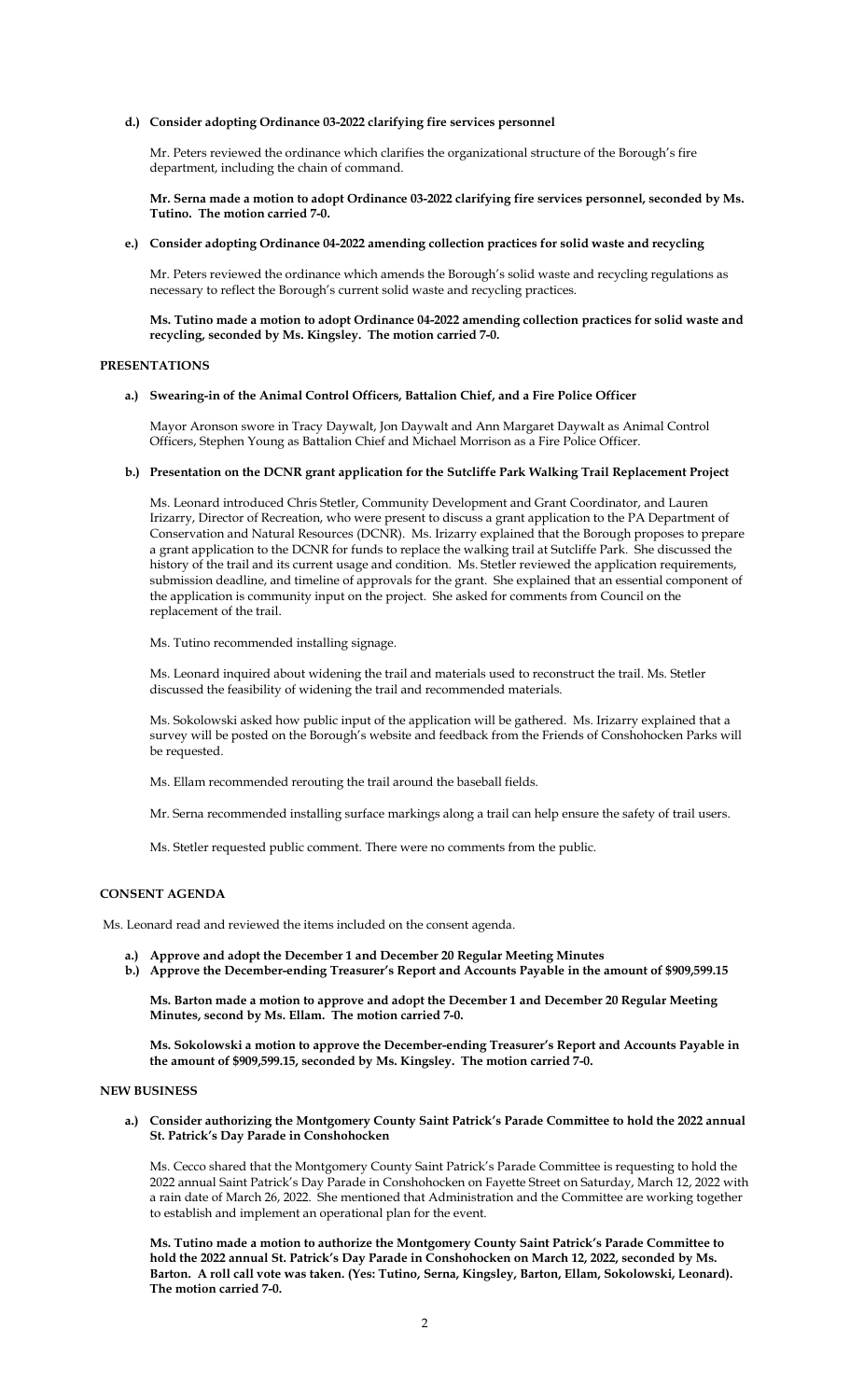## **b.) Consider approving the 2022 annual Conshy Classic 5K**

Ms. Cecco shared that the Trustees of the Conshohocken Fire Company No. 2 and the Bryn Mawr Racing Company are requesting to host the 2022 St. Patrick's Day Conshy Classic 5k on Fayette Street prior to the St. Patrick's Day Parade at 11:00am on Saturday, March 12, 2022 with a rain date of March 26, 2022.

**Ms. Sokolowski made a motion to approve the 2022 annual Conshy Classic 5K, seconded by Ms. Ellam. The motion carried 7-0.** 

**c.) Consider approving Resolution 2022-02 adopting the revised Emergency Operations Plan (last revised October 2021)**

**Ms. Barton made a motion to approve Resolution 2022-02 adopting the revised Emergency Operations Plan (last revised October 2021), seconded by Ms. Kingsley. The motion carried 7-0.** 

**d.) Consider approving Resolution 2022-03 authorizing the sale of the 1999 ladder truck to the Chester Fire Department** 

Ms. Cecco explained that Borough Council previously authorized the advertisement and sale of the 1999 ladder truck on Municibid. She stated that the Borough received no bids on Municibid and therefore, engaged in private negotiations. She requested that Council consider authorizing the sale of the 1999 ladder truck to the Chester City Fire Department for \$30,000.00.

**Mr. Serna made a motion to approve Resolution 2022-03 authorizing the sale of the 1999 ladder truck to the Chester Fire Department for \$30,000.00, seconded by Ms. Tutino. The motion carried 7-0.** 

**e.) Consider approving 7 Tower Bridge financial security escrow release no. 5 in the amount of \$49,889.80**

**Ms. Tutino made a motion to approve 7 Tower Bridge financial security escrow release no. 5 in the amount of \$49,889.80, seconded by Ms. Kingsley. A roll call vote was taken. (Yes: Tutino, Serna, Kingsley, Barton, Ellam, Sokolowski, Leonard). The motion carried 7-0.**

**f.) Consider accepting the resignation of the Trustee of the Mary Wood Park Trust** 

Ms. Cecco stated that Todd Camden has submitted his resignation from the position of Trustee on the Mary Wood Park Trust.

**Mr. Serna made a motion to accept the resignation of Todd Camden from the position of Trustee on the Mary Wood Park Trust, seconded by Ms. Sokolowski. A roll call vote was taken. (Yes: Tutino, Serna, Kingsley, Barton, Ellam, Sokolowski, Leonard). The motion carried 7-0.**

**g.) Consider approving tuition reimbursements for Detective Walter and Sgt. Murray** 

Ms. Cecco stated that reimbursement of tuition is a stipulation of the Collective Bargaining Agreement.

**Ms. Barton made a motion to approve tuition reimbursements for Detective Walter and Sergeant Murray, seconded by Ms. Ellam. A roll call vote was taken. (Yes: Tutino, Serna, Kingsley, Barton, Ellam, Sokolowski, Leonard). The motion carried 7-0.**

## **h.) Disclosure of a potential conflict of interest related to Housing Rehabilitation Program application**

Ms. Cecco stated that the mother of the Fire Chief/Fire Marshal for the Borough of Conshohocken submitted an application to the Borough's Housing Rehabilitation Program. She shared that the U.S. Department of Housing and Urban Development (HUD) and the Department of Community and Economic Development (DCED) require that there be no conflicts of interest in provision of rehabilitation assistance using federal funds. She disclosed the potential conflict of interest and explained that the Borough Solicitor issued an opinion which indicates that no conflict of interest exists pursuant to the regulations of the Housing Rehabilitation Program. Mr. Peters explained that the opinion will be submitted to DCED for approval of an exemption.

## **i.) Consider approving an Animal Control Officer Agreement with Daywalt's Animal Control**

Ms. Cecco asked Council to consider an agreement with Daywalt's Animal Control to enforce the regulations of the animal control ordinance.

**Ms. Barton made a motion to approve an Animal Control Officer Agreement with Daywalt's Animal Control for a period of one (1) year at a cost of \$25,000.00, seconded by Ms. Kingsley. A roll call vote was taken. (Yes: Tutino, Serna, Kingsley, Barton, Ellam, Sokolowski, Leonard). The motion carried 7-0.**

### **UNFINISHED BUSINESS**

There was no unfinished business.

### **PUBLIC COMMENT**

Philip Candelore, 431 East 11<sup>th</sup> Avenue, asked about the individuals who were sworn in at the meeting. Ms. Cecco provided the names and titles of the individuals who were sworn in.